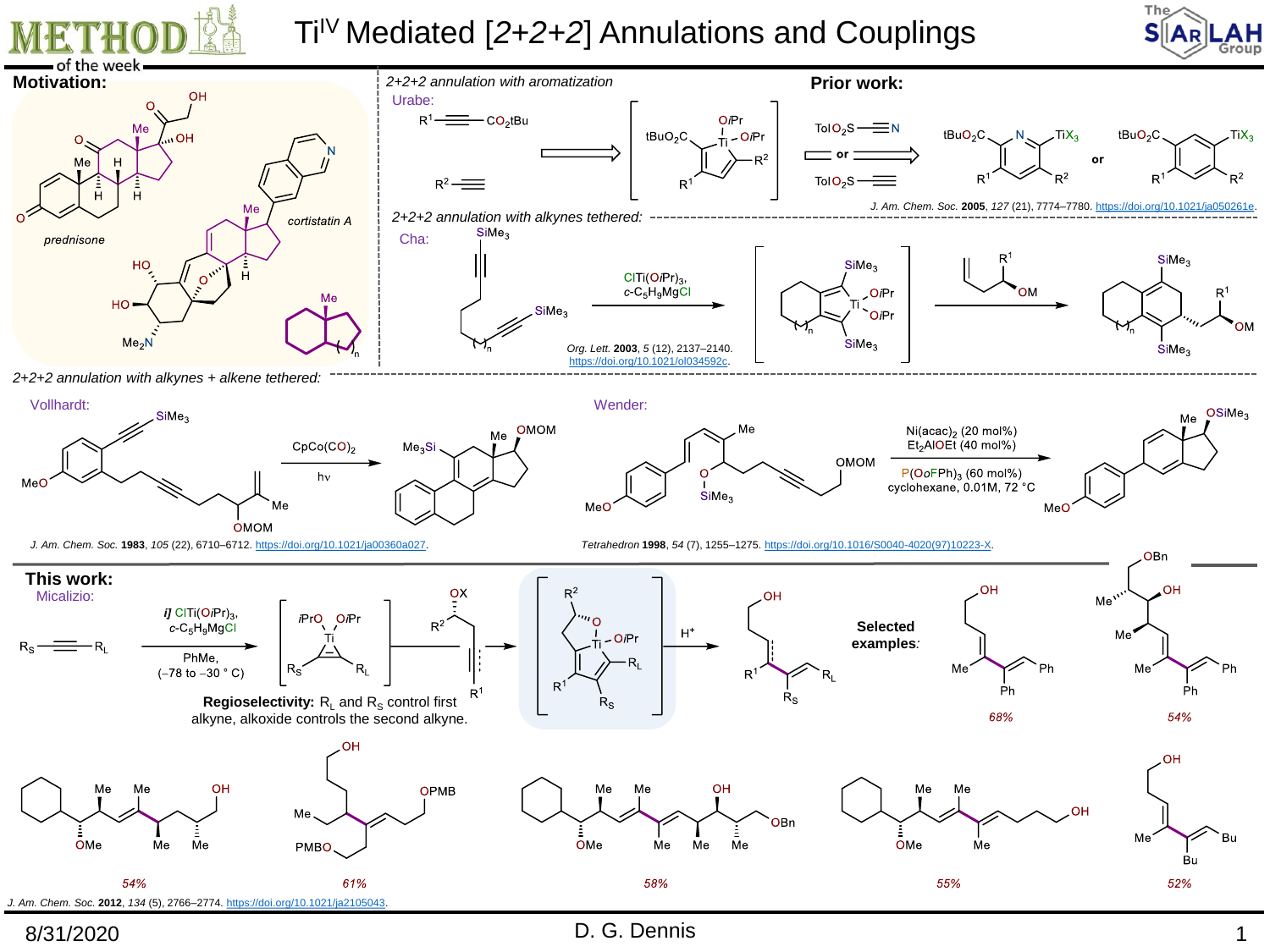





8/31/2020 D. G. Dennis 2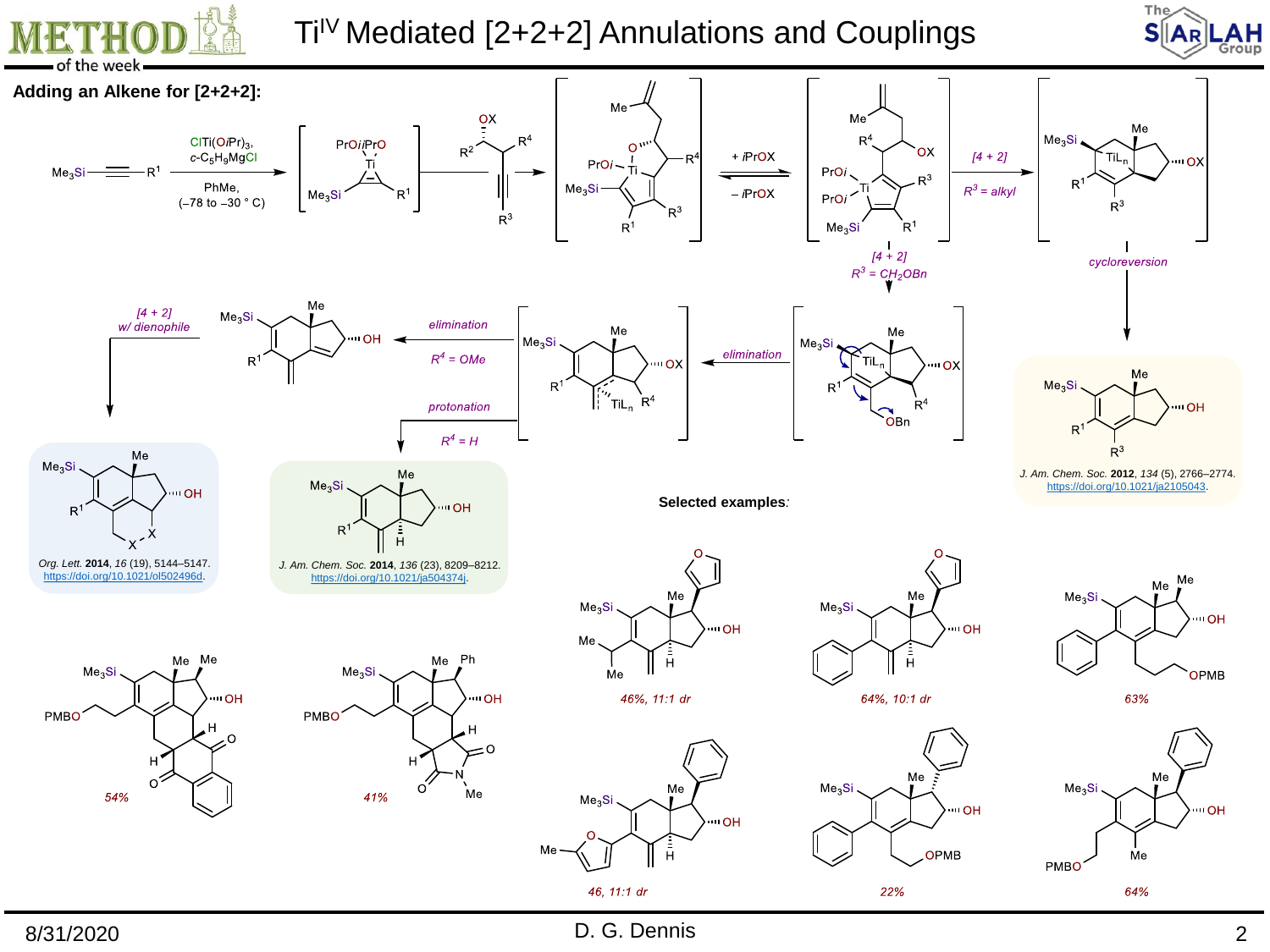